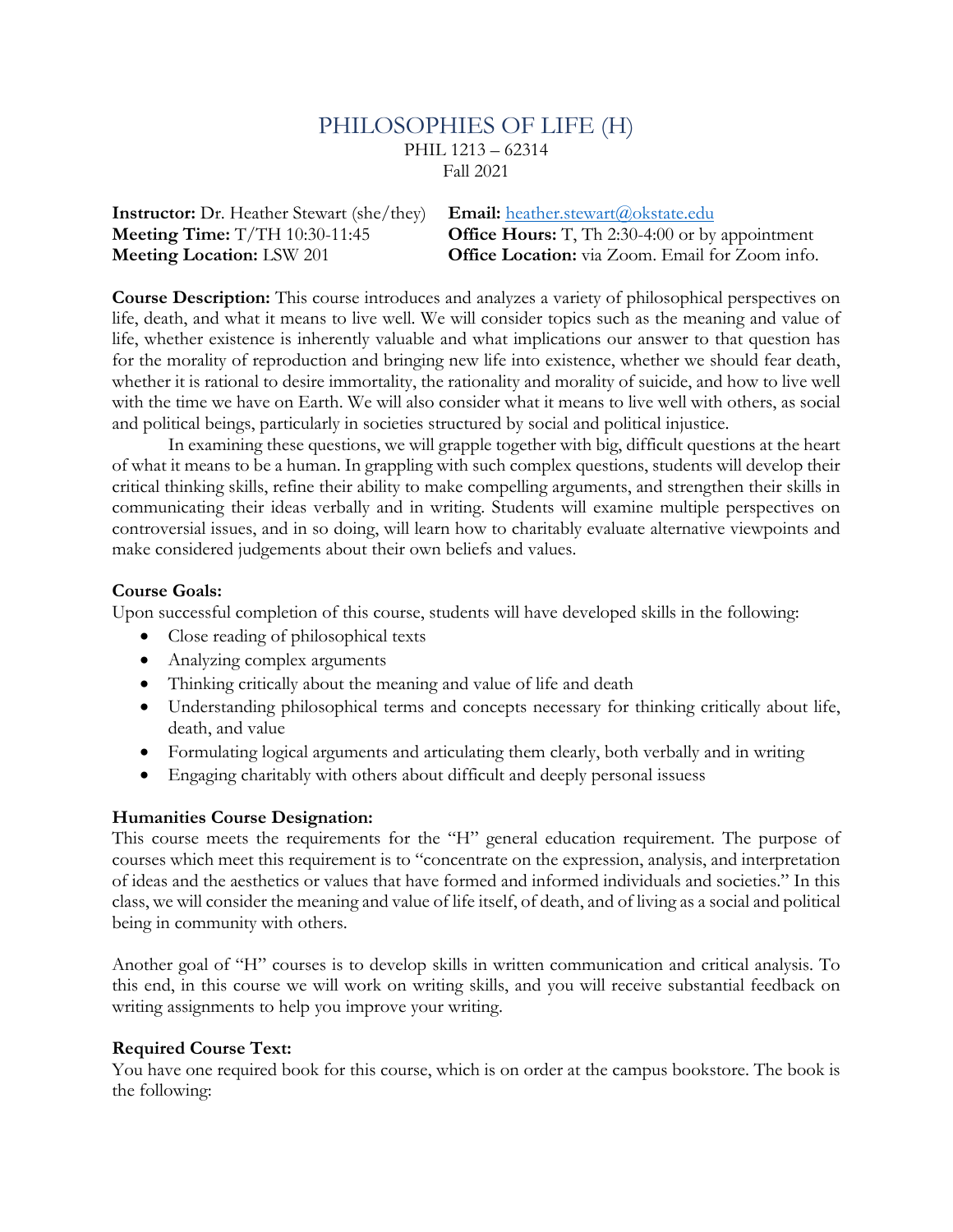*Life, Death, & Meaning,* David Benatar (editor), Rowman and Littlefield Publishers, 2016.

You will also have supplemental materials, which will be made available to you on our course site.

All readings which are in your required course text are labeled with "LD&M" on the course schedule.

#### **Course Evaluation:**

The work required for this course will come in the following assignment types:

- I. In-Class Quizzes: (10% of course grade)
	- Twelve times throughout the term, there will be an unannounced reading quiz given in class. I will drop the two lowest grades for each student (which includes quizzes missed for absences). This means that ten quiz scores will be factored into your final grade. The quizzes are not meant to be particularly difficult. The goal is to ensure that you are coming to class prepared, and that you have completed the required readings for each given day.
- II. Response Papers: (10% each, 30% of course grade)

Three times throughout the semester, you will write a response paper which addresses readings and topics from the course. You will receive feedback on these in order to help you improve your writing between the first and final response. The goal of these papers is to critically reflect on and respond to the course material. You are expected to write between 900 and 1,000 words for each response. In writing the reflections, you can either disagree with an argument from one of the readings (e.g., raise a thoughtful and fair objection or counterexample), develop a point of agreement with one of the arguments from one of the readings (e.g., provide a different reason in favor of one of the readings), or engage in synthesis (e.g., bring together ideas from multiple readings). The goal is to demonstrate understanding of the course material *and* to develop your critical thinking skills.

III. Exams: (30% each, 60% of course grade)

You will have two exams in the course, each worth equal weight. The first exam will cover material from the first half of the course. It will be written during our regularly scheduled class time. The second exam will cover material from the second half of the course. It will be given during our scheduled final exam period. The format of the exams will be comprised of a mix of multiple choice, short answer, and short essay style questions.

#### **Notes on Late Work:**

Please try your absolute best to submit all of your assignments on time. Late work will only be accepted if you have prior approval from me or in the event of a documented emergency. All other work will be penalized at a rate of 5% per day. If you know that you won't be able to complete an assignment on time, I strongly encourage you to communicate that with me in advance so that we can agree upon an extension and establish a plan to get the work completed.

\*Note: Quizzes will not be available late or as a make-up, without documented reason for absence. Two quizzes are dropped, which allows for two no-questions-asked absences from class.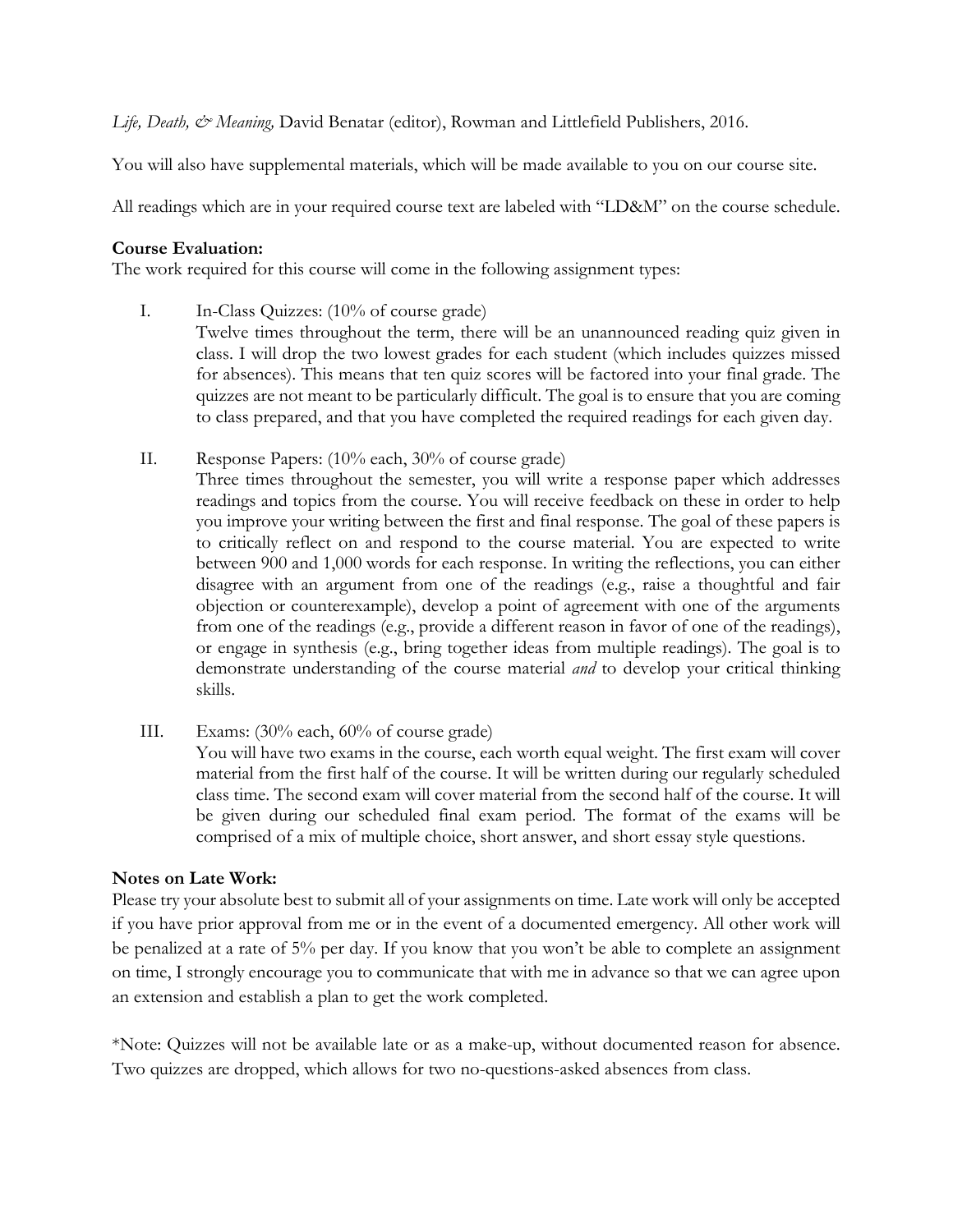#### **Grade Breakdown:**

A: 90-100 (4.0) B: 80-89 (3.0) C: 70-79 (2.0) D: 60-69-96 (1.0) F: 59 or below (0.0)

Note: Extra credit will not be offered. All students are expected to meet the same evaluative standards required for each grade assignment.

## **Course Expectations:**

- You are expected to come to all classes prepared and ready to participate in discussion. Adequate preparation requires reading all required course materials at least once, but more ideally, twice. It also helps to mark up the text and make note of any questions you have about it as you read through. Bring these questions with you to lecture!
- You are expected to bring a copy of the assigned reading for the day to class with you to refer back to you as we discuss together. You should be prepared to turn to the text upon my request in class, or to use the text to complete group discussions with your peers.
- Email etiquette: Please keep all email correspondence professional! Include a greeting (e.g., "Good afternoon Dr. Stewart" or "Dear Professor") and make clear that you are a student in this course in the subject line (e.g., in the subject line include the course number you are registered in). Write your emails in complete sentences – this isn't Twitter!  $\odot$
- I aim to treat each student with upmost respect. This includes respect for all dimensions of identity (e.g., ethnicity, religious identity, gender identity, and so on), as well as personal belief systems (e.g., religious, political). Should I fall short in any way, I ask that you bring it to my attention and to hold me accountable (also in a respectful manner). I am learning and growing, too. That said, I expect the same degree of respect and humility from each student in the course. You are expected to treat me and your peers respectfully and engage our course materials charitably and respectfully as well.
- It is not expected or required that you will agree with every argument you encounter in this course. However, it is both expected and required that you take the ideas and arguments presented in this course seriously and approach them openly and respectfully. Disrespectful, demeaning, or insulting language – whether toward your classmates or course materials – will not be tolerated.
- Relatedly, some of the content of this course might challenge your previously held views or ask you to consider things outside of your own lived experience. At times, stepping outside of one's comfort zone can make one feel defensive, resistant, angry, or even fearful. I ask that you acknowledge these feelings when they arise and understand that they are part of the process of growing and learning. Changing your mind on something can be uncomfortable but can be the epistemically and socially responsible thing to do in light of new evidence. If anything in the course ever inspires discomfort or dysphoria that goes beyond this, please do seek out resources with psychological services, or bring this to my attention so I can assist in pointing you toward the appropriate services.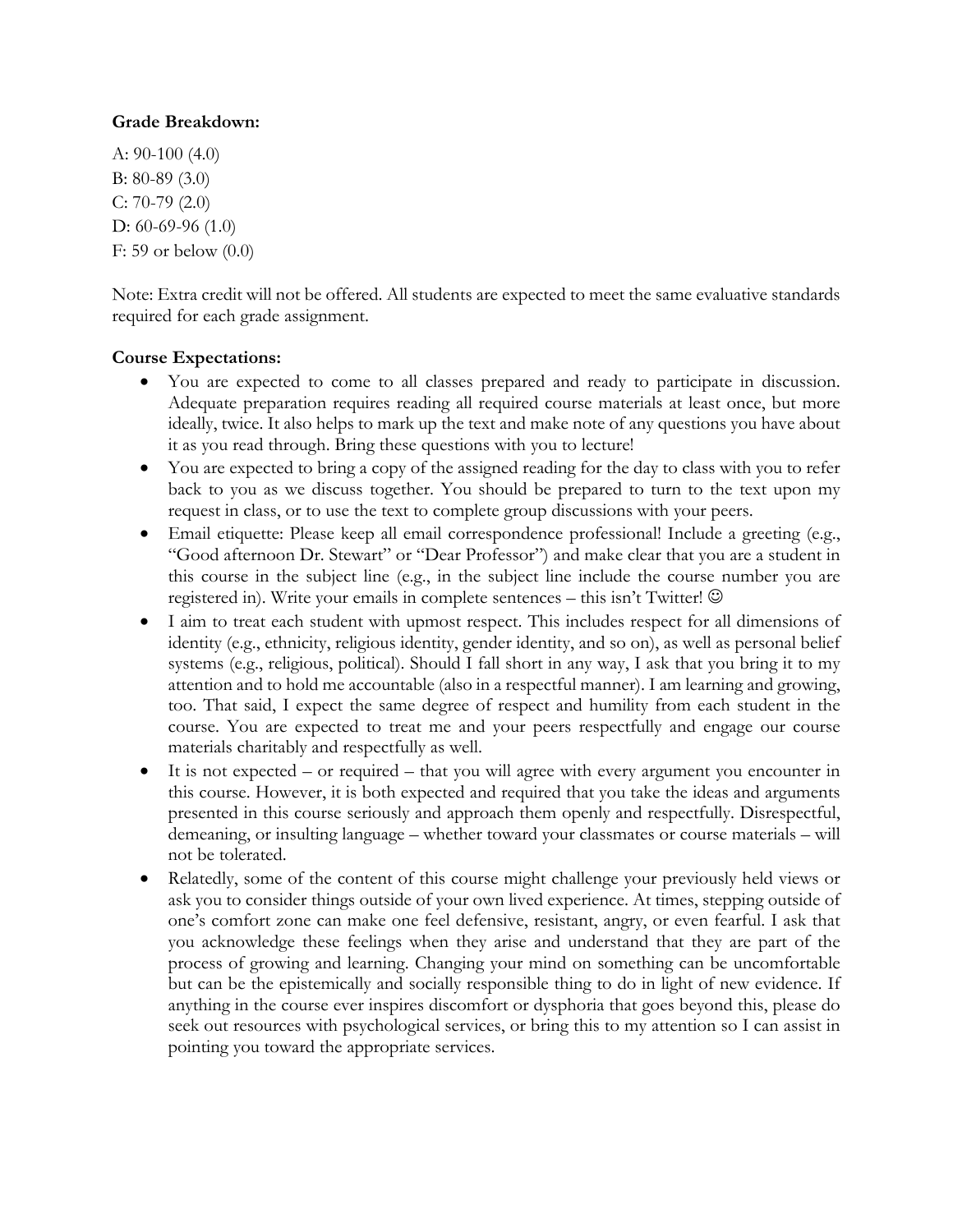• On that last point, if upon viewing the course reading list you anticipate that anything will be particularly difficult or triggering to you, please bring this to my attention privately. We can work through that together and make accommodations where feasible and necessary.

# **HOW TO SUCCEED IN THE COURSE:**

- It is my top priority and my sincerest hope that each student is able to succeed in this course. Should any circumstances arise that might hinder your success in this course, I ask you to please bring them to be in a prompt manner. Doing so allows us to think together about strategies we might enact to help ensure your success.
- As noted above, it is imperative that you stay engaged with the course material as we progress through the course. Though each student likely has a sense of how they learn best, some general recommendations include the following: read each reading twice, take notes and mark up the text while you read, and ask yourself reflective questions while reading (e.g., "what is the main thesis here?" and "how is the author defending it?"). If reading philosophy is new to you, and you find yourself struggling, please reach out to me! We can strategize ways for you to get the most out of the readings.
- Use me as a resource. Come to office hours. Ask questions. The goal is for you to learn as much as possible *and* to enjoy this course as much as possible!

## **COVID-19:**

We are still in the midst of an ongoing global pandemic and public health crisis – the COVID-19 pandemic is far from over, and still poses a serious threat to all, and especially to the unvaccinated (including children under 12) and the immunocompromised. As such, we have a collective responsibility to try to reduce viral transmission, and consequently, the risk of harms to others. To this end, *it is an expectation* that you will wear a mask in the classroom and that you will do your best to maintain a safe social distance from your classmates (i.e., try your best to stay 6 feet apart). In the classroom, I request that anyone who is approaching me (e.g., to chat before or after class) to do so only when masked, and to ensure that I am masked before you approach. Establishing this boundary is for my safety and yours. Let me clarify here – though I cannot **require** masking in the classroom, I do **strongly encourage** mask compliance in the classroom.

As per the University's statement on masking: "OSU encourages the use of masks indoors in public, especially in situations in which social distancing is not possible and for activities with close contact with others. Masking is recommended by the CDC even if you are fully vaccinated." (https://go.okstate.edu/coronavirus/latest-announcements/new-cdc-mask-guidance.html).

When it comes to my office hours, I am requiring masks for *in-person* meetings that take place in my office. That said, if anyone is unwilling or unable to attend my office masked, I will offer alternative arrangements for meeting (e.g., we can meet virtually over Zoom).

In recognizing that the pandemic still poses serious health risks, I recognize that there might be times when students are unable to attend class in person (e.g., if one is exposed and needs to quarantine). When this is the case, please communicate with me about alternative arrangements for staying up with course material. It is my promise to you to be maximally flexible and understanding, and to help ensure your success at this time. All COVID-19 exposures need to be reported to the university to facilitate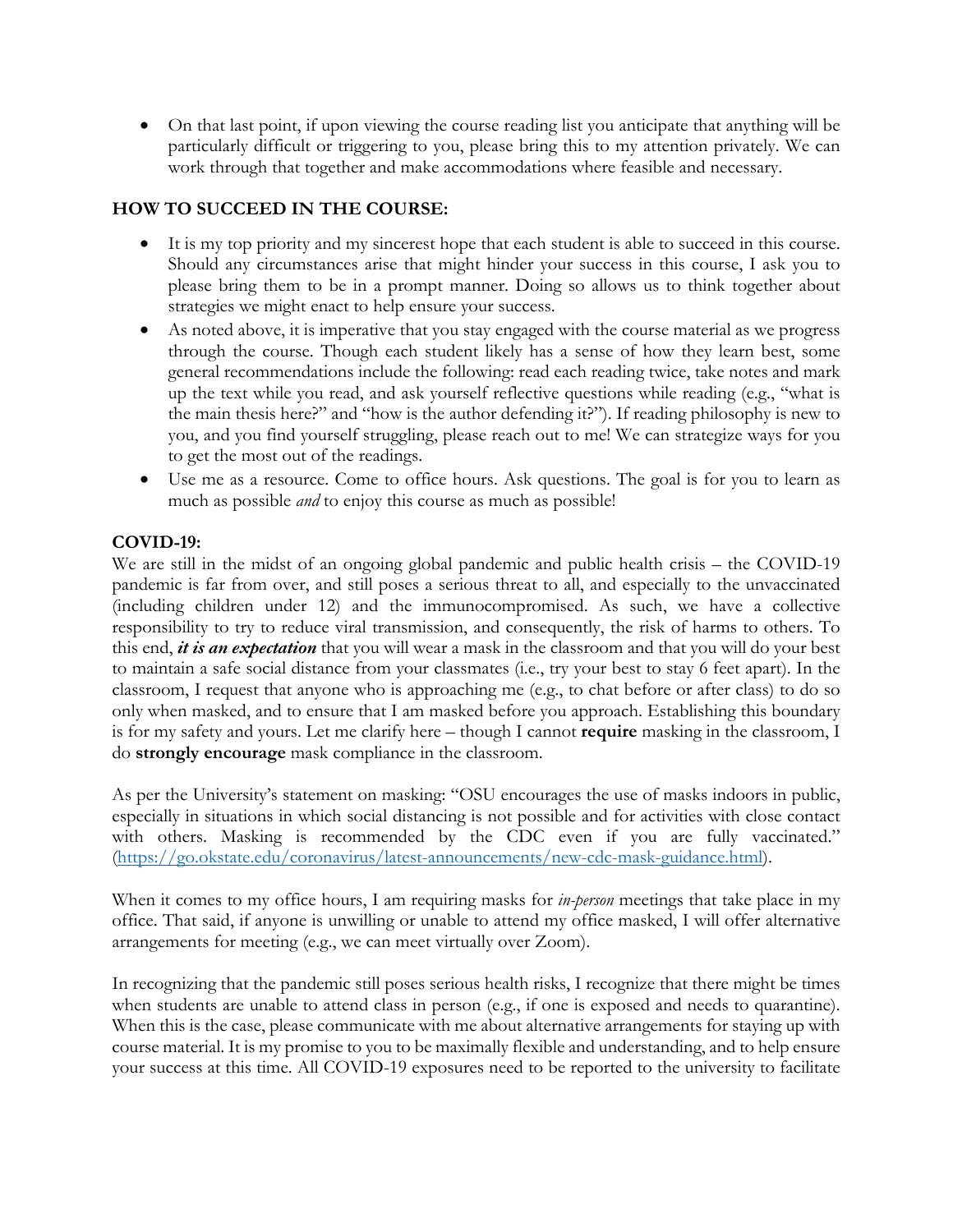contact tracing. Please use the University contact tracing form available at the following link: https://uhs.okstate.edu/covid-reporting.html.

#### **LAND ACKNOWLEDGEMENT:**

In our class, we collectively acknowledge the original inhabitants of the land of present-day Stillwater, upon which Oklahoma State University presently sits. The original and rightful peoples of these lands speak languages from the Caddoan, Kiowa-Tanoan, and Siouan language families. We respectful acknowledge these peoples and their histories, and create space for reflection on the harmful past and ongoing treatment which results from colonial and genocidal projects. We engage in this reflection so we can be reflective about how to heal and repair damaged relationships and promote Indigenous sovereignty and justice for Indigenous peoples moving forward.

#### **UNIVERSITY RESOURCES:**

The following are resources available to you as a student at OK State:

**Basic Needs Support:** It is difficult – if not impossible – to succeed in your classes when your basic human needs are not being adequately met. If you are experiencing food insecurity, housing insecurity, or any other personal or financial hardship that might impeded your success in the course (or, more importantly, your health, safety, or wellbeing), please see the University's Basic Needs Supports at the following link: https://lcl.okstate.edu/basicneeds/index.html. You can also reach out to me and I will help put you in touch with available resources.

**Academic Supports:** As an OK State student, there are many resources available to you to help you thrive as a student and get as much as possible out of your courses. Available resources can help you improve upon your study habits, master course content, improve your writing skills, and more. I recommend taking advantage of these resources – and not only if/when you find yourself struggling or falling behind. They can be great resources for staying ahead and developing as a student. See available resources at the following link: https://ssc.okstate.edu/academic\_support.html.

## **OTHER HELPFUL RESOURCES:**

There are innumerable resources online, but they vary greatly in terms of their quality. If you are looking for supplementary resources on any of our topics, or want to explore topics in philosophy more generally, there are some reliable sites you should look to first:

- **SEP (The Stanford Encyclopedia of Philosophy):** http://plato.stanford.edu/
- **IEP (The Internet Encyclopedia of Philosophy):** http://www.iep.utm.edu/
- **The UnMute Podcast** (e.g., on Apple Podcasts or other podcast services)

If there is a particular topic in philosophy that you are interested in learning more about, and you would like recommended resources, please feel free to ask! I would be happy to point you in the direction of good source materials for any topic you might be interested in pursuing.

# **OTHER IMPORTANT NOTES AND INFORMATION:**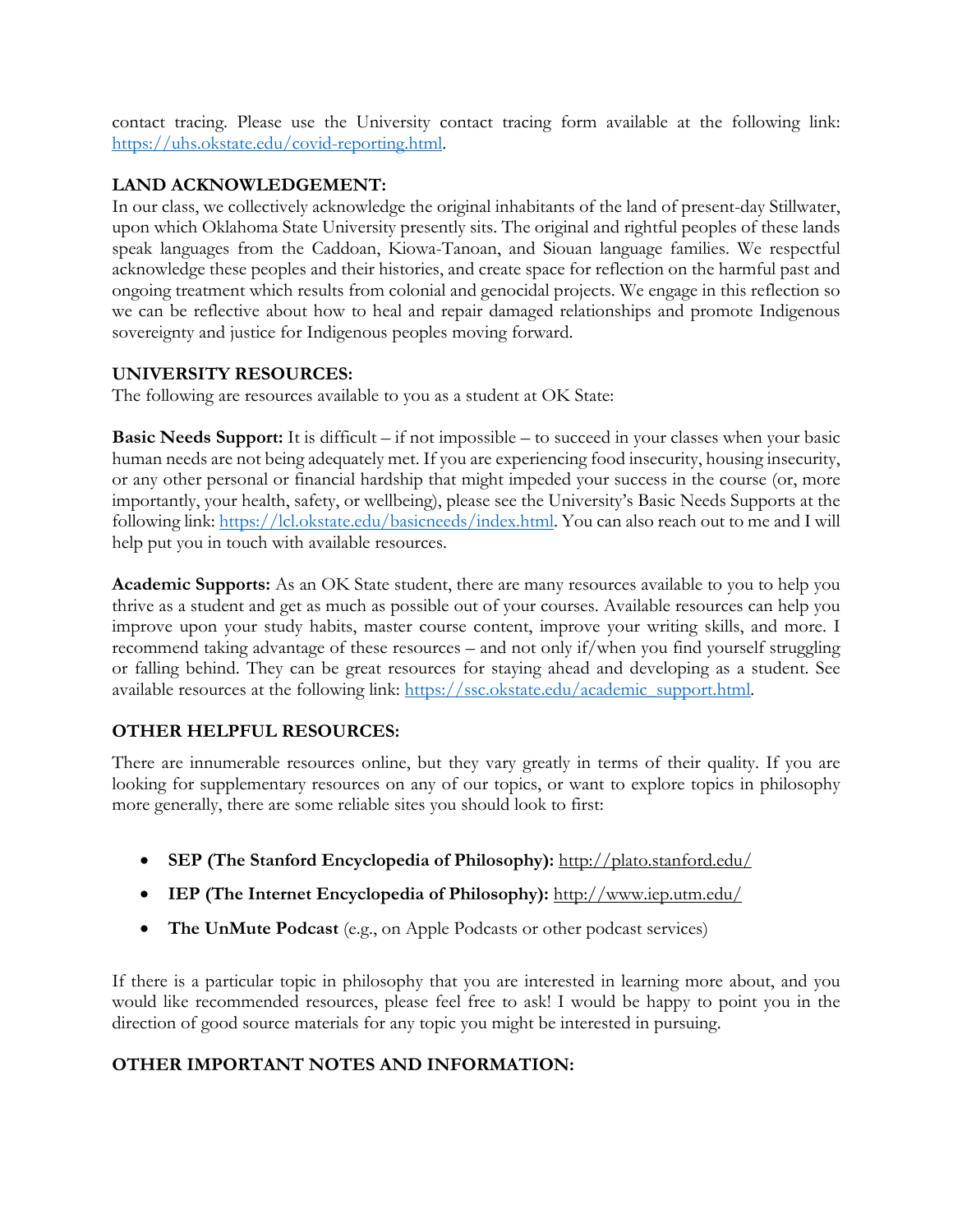#### **Accessibility and Accommodation:**

If you require accommodations in order to succeed in the course, I request that you register those with Accessibility Services as soon as possible. The relevant information can be found here: https://accessibility.okstate.edu//

#### **Title IX:**

Oklahoma State University, as a public educational institution, must abide by Title IX regulations because it receives federal funding though federal financial aid programs used by students. Specifically, Title IX states: "No person in the United States shall, on the basis of sex, be excluded from participation in, be denied the benefits of, or be subjected to discrimination under any program or activity receiving Federal financial assistance." If you have any questions about what that all means, please see the following site for detailed information: https://hr.okstate.edu/equalopportunity/title-ix.html.

#### **Diversity:**

The following is OK State's Diversity Statement: "Oklahoma State University is a land-grant institution committed to excellence in diversity and inclusion. We strive to maintain a welcoming and inclusive environment that appreciates and values all members of the University community. We define diversity as engagement in meaningful actions, behaviors, and conversations that reflect a commitment to recognizing, understanding, and respecting the differences among students, faculty, staff, and visitors throughout the OSU system. We do not condone acts, behavior, language or symbols that represent or reflect intolerance or discrimination. OSU is dedicated to cultivating and enriching the competitive advantages that diversity and inclusion provides all members of the University community. We identify diversity as a quality of life issue, as well as an important economic driver for the prosperity and well-being of the state, nation, and world.

The Division of Institutional Diversity focuses on the development of a more inclusive community of learners and leaders while striving to address the complexities that emerge. We value all voices in our community. We strive to serve every member of the OSU family. Our goal is to maintain campus communities throughout the University system that are socially, culturally, and globally competent."

If you have any questions about issues pertaining to diversity and the University's commitment to diversity, equity, and inclusion on campus, please see the following site: http://catalog.okstate.edu/about/institutional-diversity/. Let me reiterate that we will observe maximal respect for diversity in this classroom.

#### **Academic Integrity:**

OSU is committed to maintaining the highest standards of integrity and ethical conduct. This level of ethical behavior and integrity will be maintained in this course. Participating in a behavior that violates academic integrity (e.g., unauthorized collaboration, plagiarism, multiple submissions, cheating on examinations, fabricating information, helping another person cheat, unauthorized advance access to examinations, altering or destroying the work of others, and altering academic records) will result in an official academic sanction. Violations may subject you to disciplinary action including the following: receiving a failing grade on an assignment, examination or course, receiving a notation of a violation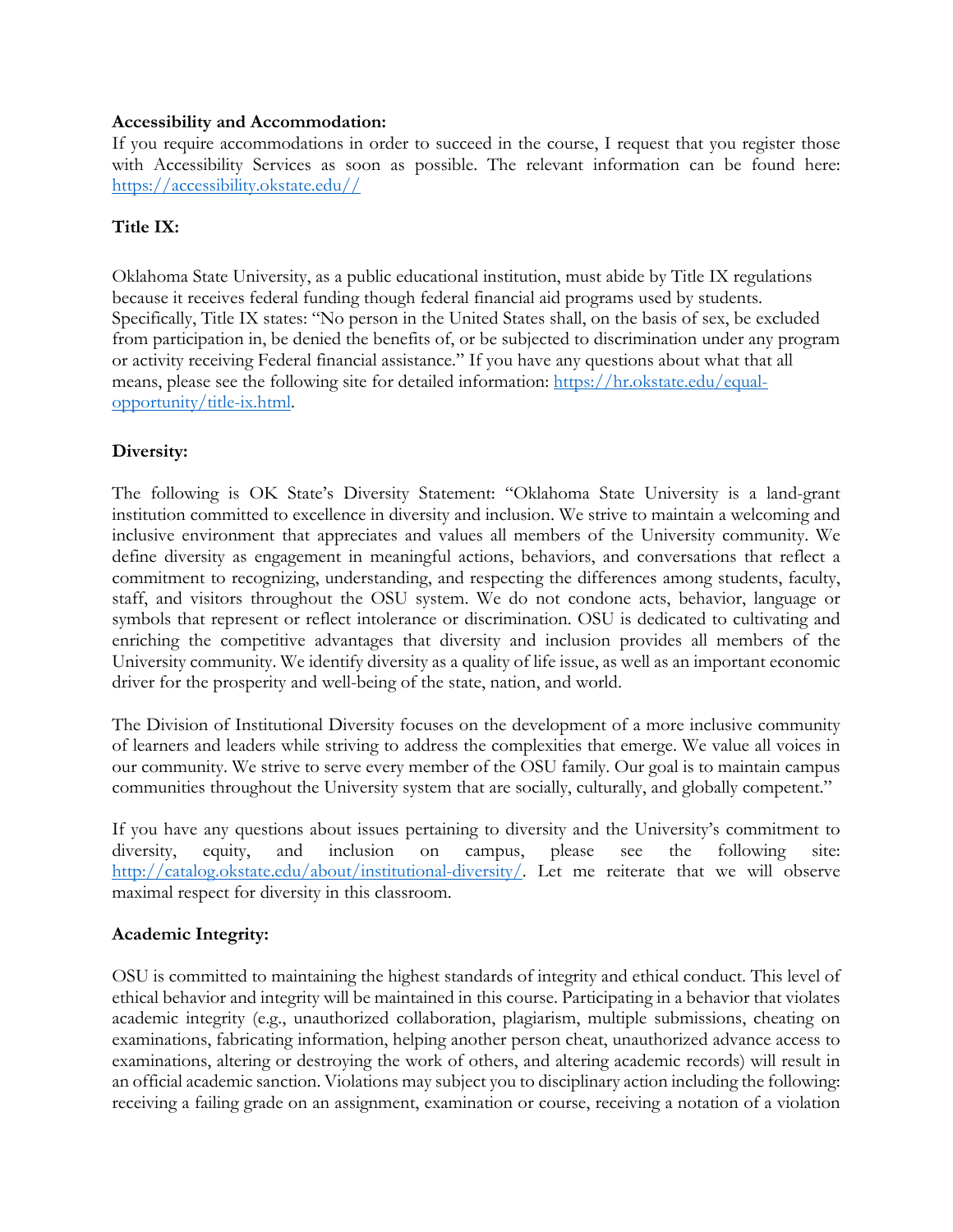of academic integrity on your transcript, and being suspended from the University. You have the right to appeal the charge.

# **COURSE SCHEDULE**

\*Note: I reserve the right to make edits to this schedule as necessary. Though I will make every effort to follow the schedule as it appears below, I recognize that things come up and we may need to switch gears or move things around in response. I appreciate your flexibility should changes become necessary. Should this be the case, you will be notified via announcement on the course site.

\*Some materials are listed as optional. Any materials indicated as such **are not formal requirements for the course.** Rather, they are made available to you to further your exploration of course topics, or to deepen your understanding of the issues at hand. You can, of course, bring the optional materials into your written assignments! However, you will not be tested on them in quizzes or exams.

\* A final note. There are **many** more topics that I would include in this course if we had infinite time. Alas, we are limited by time, and thus I am limited in what I can include here. If you have any interest in issues that relate to those being covered here, let's chat about them.

# **I. INTRODUCTION**

Tue. Aug. 17 Welcome + Introductions Syllabus Review and Course Overview The Value of Studying Philosophy \*Optional (though strongly recommended if you are new to philosophy): David Concepcion, "How to Read Philosophy," pp. 358-368. **II. THE MEANING OF LIFE**

# Thu. Aug. 19 Albert Camus, "The Myth of Sisyphus Richard Taylor, "The Meaning of Life" (LD&M) Tue. Aug. 24 W. D. Joske, "Philosophy and the Meaning of Life" (LD&M) Thu. Aug. 26 Robert Nozick, "Philosophy and the Meaning of Life" (LD&M)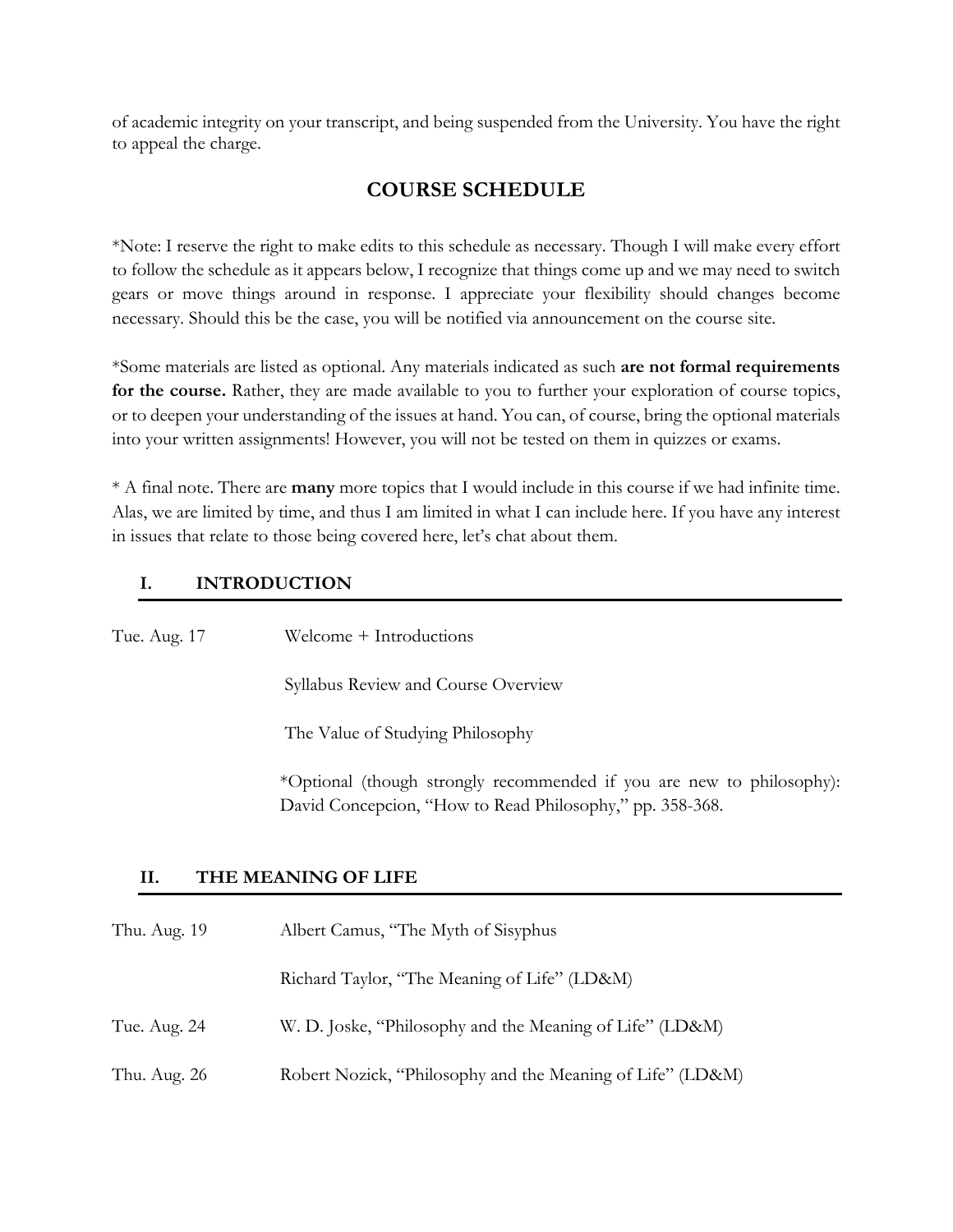#### **III. ON THE VALUE OF CREATING NEW LIFE**

| Thu. Sep. 2 | David Benatar, "Why It Is Better Never to Come Into Existence" (LD&M                                                                                                                              |
|-------------|---------------------------------------------------------------------------------------------------------------------------------------------------------------------------------------------------|
|             | Derek Parfit, "Whether Causing Someone to Exist Can Benefit this Person"<br>(LD&M)                                                                                                                |
| Tue. Sep. 7 | John Leslie, "Why Not Let Life Become Extinct?" (LD&M)                                                                                                                                            |
| Thu. Sep. 9 | Les Knight, "Experience: I Campaign for the Extinction of the Human Race."<br>https://www.theguardian.com/lifeandstyle/2020/jan/10/j-campaign-for-<br>the-extinction-of-the-human-race-les-knight |
|             | Todd May, "Would Human Extinction Be a Tragedy?"<br>https://www.nytimes.com/2018/12/17/opinion/human-extinction-climate-<br>change.html                                                           |

#### **IV. ON DEATH**

| Tue. Sep. 14 | Epicurus, "Letter to Menoeceus"                                                                       |
|--------------|-------------------------------------------------------------------------------------------------------|
|              | Frederik Kaufman, "100 Word Philosophy: Is Death Bad? Epicurus and<br>Lucretius on the Fear of Death" |
|              | <b>DUE: First Response Paper</b>                                                                      |
| Thu. Sep. 16 | Stephen E. Rosenbaum, "How to Be Dead and Not Care: A Defense of<br>Epicurus" (LD&M)                  |
| Tue. Sep. 21 | David B. Suits, "Why Death is Not Bad for the One Who Died" (LD&M)                                    |

# **V. SHOULD WE DESIRE IMMORTALITY?**

Thu. Sep. 23 Bernard Williams, "The Makropulos Case: Reflections on the Tedium of Immortality" (LD&M)

> To view and discuss in class: Jason Isbell, "If We Were Vampires" (Does mortality give love its meaning/value?)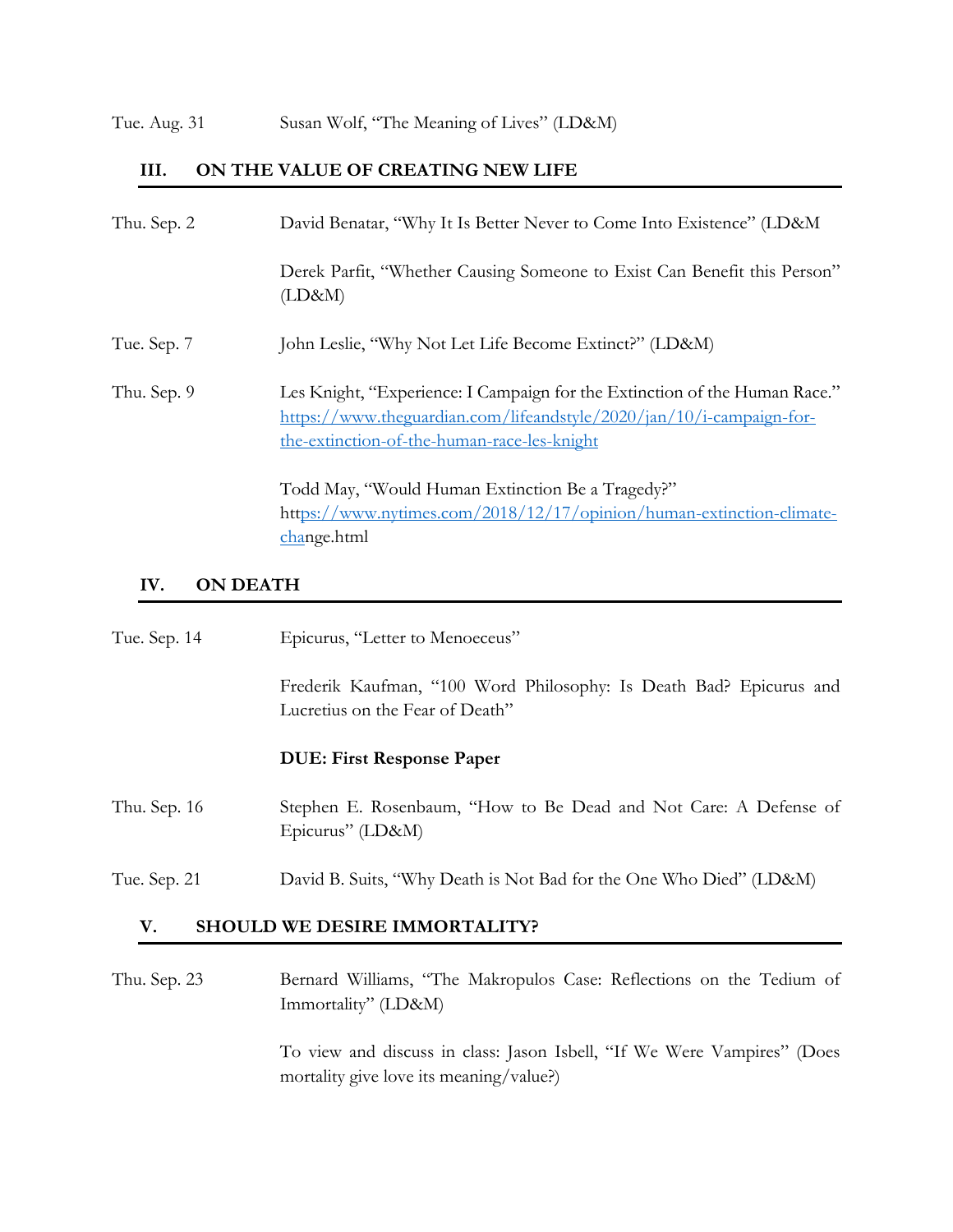| Tue. Oct. 5  | Mid-Term Exam (In Class)                                                           |
|--------------|------------------------------------------------------------------------------------|
| Thu. Sep. 30 | Christine Overall, "From Here to Eternity': Is It Good to Live Forever?"<br>(LD&M) |
| Tue. Sep. 28 | John Martin Fischer, "Why Immortality is Not So Bad?" (LD&M)                       |

#### **VI. REFLECTIONS ON SUICIDE**

| Thu. Oct. 7  | David Hume, "Of Suicide" (LD&M)          |
|--------------|------------------------------------------|
| Tue. Oct. 12 | Immanuel Kant, "Suicide and Duty" (LD&M) |

Thu. Oct. 14 David Benatar, "Suicide: A Qualified Defense" (LD&M)

## **VII. ATTITUDES TOWARD LIFE: OPTIMISM AND PESSIMISM**

| Tue. Oct. 19 | Arthur Schopenhauer, "On the Sufferings of the World" (LD&M)                                                                 |  |
|--------------|------------------------------------------------------------------------------------------------------------------------------|--|
|              | Reggie Ugwu, "Should We Be More Pessimistic?"<br>https://www.nytimes.com/2020/06/17/arts/pessimism-life-<br>coronavirus.html |  |
| Thu. Oct. 21 | Samantha Vice, "Optimism and Meaning" (LD&M)                                                                                 |  |
| Tue. Oct. 26 | Bruce N. Waller, "The Sad Truth: Optimism, Pessimism, and Pragmatism"<br>(LD&M)                                              |  |

#### **VIII. ON LIVING WELL WITH THE TIME WE'VE GOT**

Thu. Oct. 28 Aristotle, *The Nicomachean Ethics,* "Book I" http://classics.mit.edu/Aristotle/nicomachaen.1.i.html

> Edith Hall, "Why Read Aristotle Today?" https://aeon.co/essays/what-can-aristotle-teach-us-about-the-routes-tohappiness

\*Optional: Kirk Berk, "1000 Word Philosophy: Happiness: What Is It to Be Happy?"

\*Optional: The Ethics Center, "Ethics Explainer: Eudaimonia"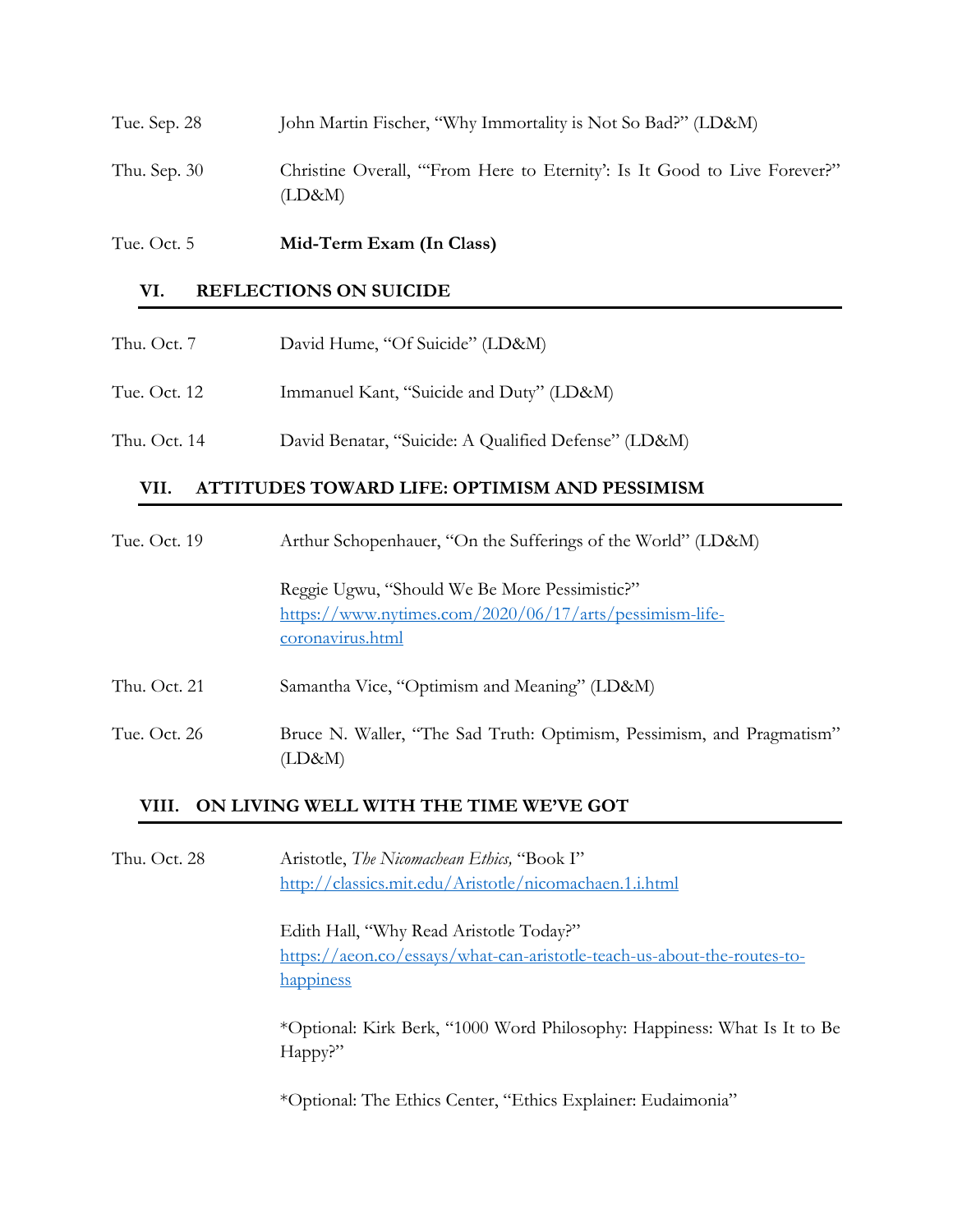Tue. Nov. 2 Epictetus, *The Enchiridion,* I-XXI

Massimo Pigliucci, "To Be Happier, Focus on What is Within Your Control" https://aeon.co/ideas/to-be-happier-focus-on-whats-within-your-control

\*Optional: John Sellars, "Want to Be Happier? Then Live Like a Stoic For a Week. https://theconversation.com/want-to-be-happy-then-live-like-a-stoicfor-a-week-103117

#### **Due: Response Paper 2**

#### **VII. ON RESPONDING WELL TO THE WORLD WE'RE IN**

| Thu. Nov. 4  | Martin Luther King Jr., "Letter From Birmingham Jail"                                                                                                                                                                                |
|--------------|--------------------------------------------------------------------------------------------------------------------------------------------------------------------------------------------------------------------------------------|
|              | Meena Krishnamurthy, "What Martin Luther King Jr. Really Thought About<br>https://jacobinmag.com/2020/09/martin-luther-king-riots-looting-<br>Riots"<br>biden.                                                                       |
|              | *Optional: This Day in Esoteric Political History, "Letter From Birmingham<br>Jail" (Podcast Episode).                                                                                                                               |
| Tue. Nov. 9  | John Lewis, "Together, You Can Redeem the Soul of Our Nation"<br>https://www.nytimes.com/2020/07/30/opinion/john-lewis-civil-rights-<br>america.html.                                                                                |
|              | *Optional: Rashawn Ray, "Five Things John Lewis Taught Us About Getting<br>Trouble"<br>'Good<br>https://www.brookings.edu/blog/how-we-<br>in<br>rise/2020/07/23/five-things-john-lewis-taught-us-about-getting-in-good-<br>trouble/. |
| Thu. Nov. 11 | Avery Kolers, "The Moral Duty of Solidarity"<br>https://www.philosophersinamerica.com/2018/04/30/the-moral-duty-of-<br>solidarity/                                                                                                   |
|              | *Optional: The Unmute Podcast with Myisha Cherry, "Epiode 031: Serene<br>Khader on Cross-Border Feminist Solidarity" (Podcast Episode)                                                                                               |
| Tue. Nov. 16 | Myisha Cherry, "Love, Anger, and Racial Injustice"                                                                                                                                                                                   |